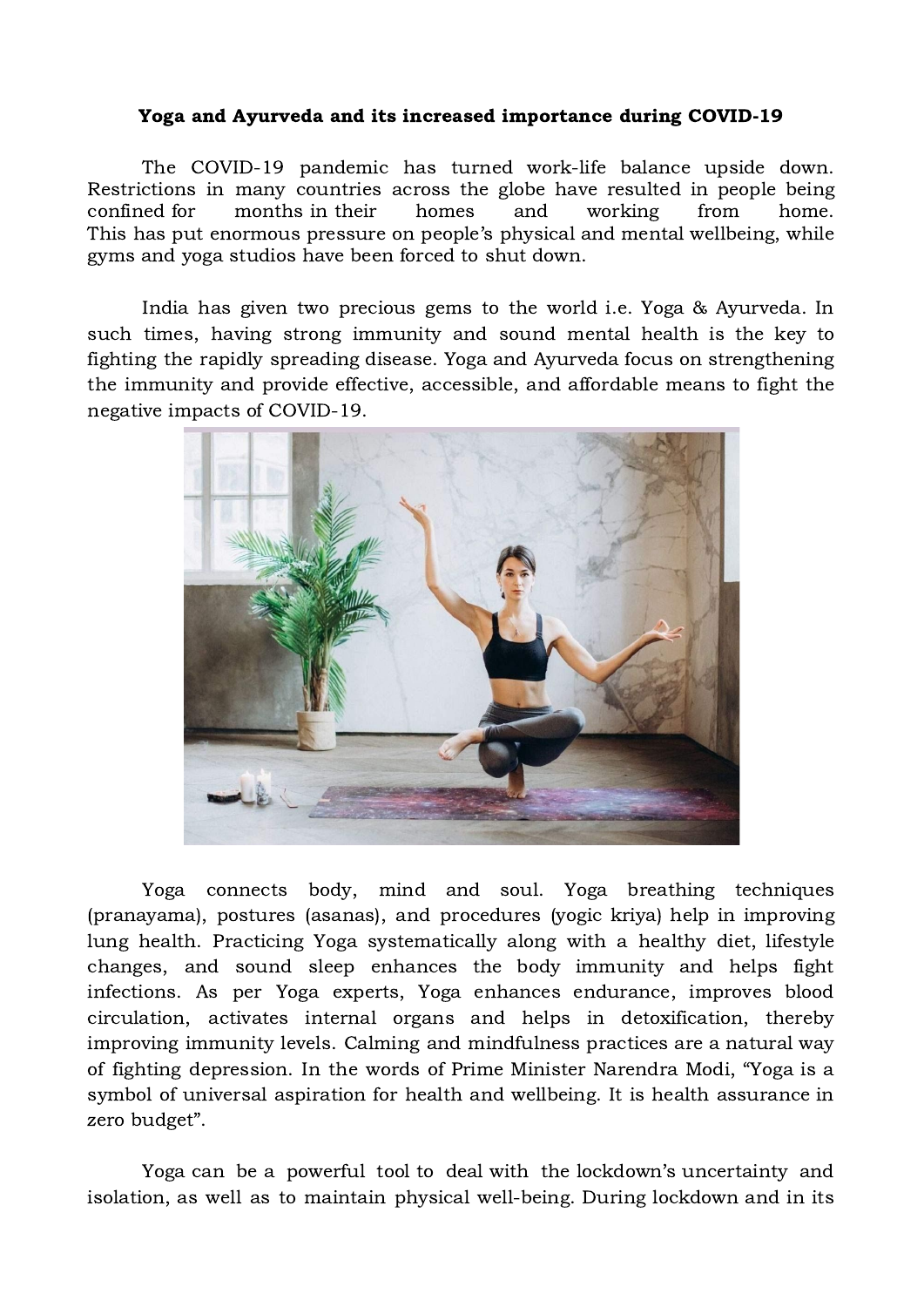aftermath, an increasing number of practitioners have turned to online yoga classes to regain balance and strength.

Ayurveda experts have recommended simple measures for preventive healthcare and boosting immunity in the wake of COVID-19. These include practices like consumption of warm water, herbal drinks, steam inhalation, etc. Ayurvedic Rejuvenation Therapy comprises lifestyle and dietary changes that help in enhancing growth, retard aging, induce tissue regeneration and boost immunity.



Yoga and Ayurveda have shown enough potential and possibilities to be employed for a healthy living. While the medical fraternity performs their duties in treating the affected, we all can make a significant difference to our lives by adopting these traditional methods and work towards building healthier bodies and souls. People at peace with themselves can build peaceful & healthy societies and a harmonious world.